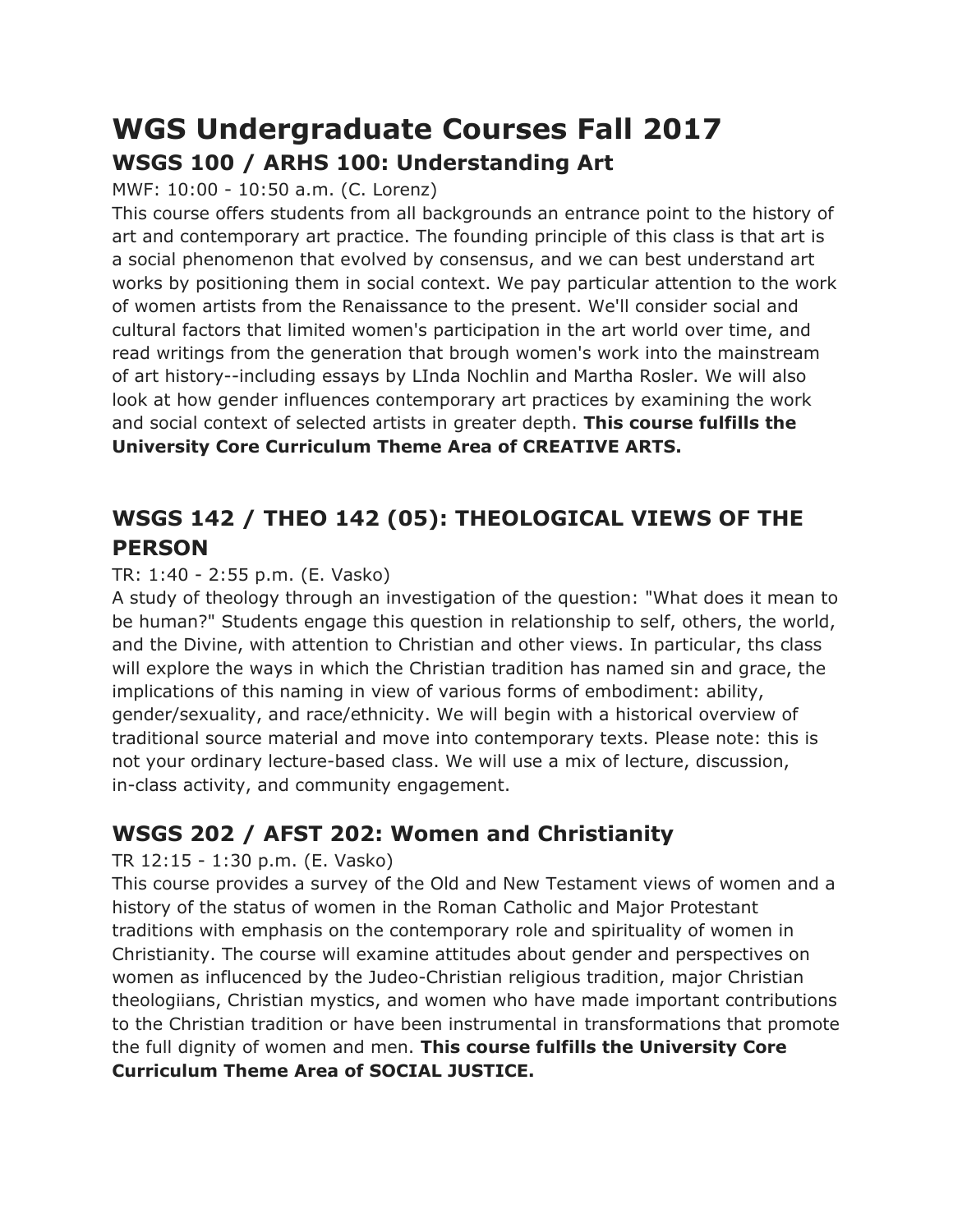### **WSGS 210 / SOCI 210: Sociology of Sex and Gender**

TR 1:40 - 2:55 p.m. (S. MacMillen)

This course will explore the domain of sexual identity, the concomitant notion of the social construction of gender, and the concept of deviance. While our point of departure is distinctively sociological, we will attemmpt to exame the issues in a broader context. Consequently, we will be drawing from diverse fields such as philosophy, cultural studies, anthropology, psychology, literature, and popular culture. The readings will focus on power, addressing the conditions under which the gender system intersects with other factors to create various kinds of power and powerlessness. We will analyze contemporary films for what they can tell us about the popular conceptions of sex and gender identities, relations, and constructions. The readings will also address how people empower themseves, both personally and collectively. We will have numerous guest speakers, and although it will be a standard lecture course, active student participation will be highly encouraged.

## **WSGS 225 / SOCI 225: Family Systems**

MWF 12:00 - 12:50 p.m. (Z. Ahmed) A study of the family institution and its interaction with other community institutions.

## **WSGS 322W / ENGL 322W: Global Literature**

MWF 11:00 - 11:50 am (E. Mirmotahari)

The question "Is world literature an inventory and survey of foreign/non-domestic literatures?" will be answered in the negative in this course. Instead, we will explore world literature as a set of active critical practices that call attention to the way we categorize literary texts and the assumptions that inform that categorization. This course will emphasize the idea of world literature and its development though the various scholarly debates and relationships that have shaped it. These include world literature's relationship to translation, "ethnic"/minority literatures, immigration, the "cutlure wars" (debates over canons), as well as colonialism and globalization. Literary texts are chosen to facilitate and highlight these relationships and conversations, Readings include Dinaw Mengestu's *The Beautiful Things That Heaven Bears*, Moacy Scliar's *The Centaur in the Garden*, Salmon Rushdie's *East,West*, Alejo Carpentier's *The Kingdom of This World*, and Kamau Braithwaite's poetry trilogy *The Arrivants*. **This course fulfills the University Core Theme Area of GLOBAL DIVERSITY and SOCIAL JUSTICE.**

## **WSGS 353 / PSYC 353: Psychology of Gender**

### MW 3:00 - 4:15 pm (S. Barnard)

In Psychology of Gender, we elaborate critical theoretical perspectives on gender toward understanding how gendered conditions affect psychological life, forms of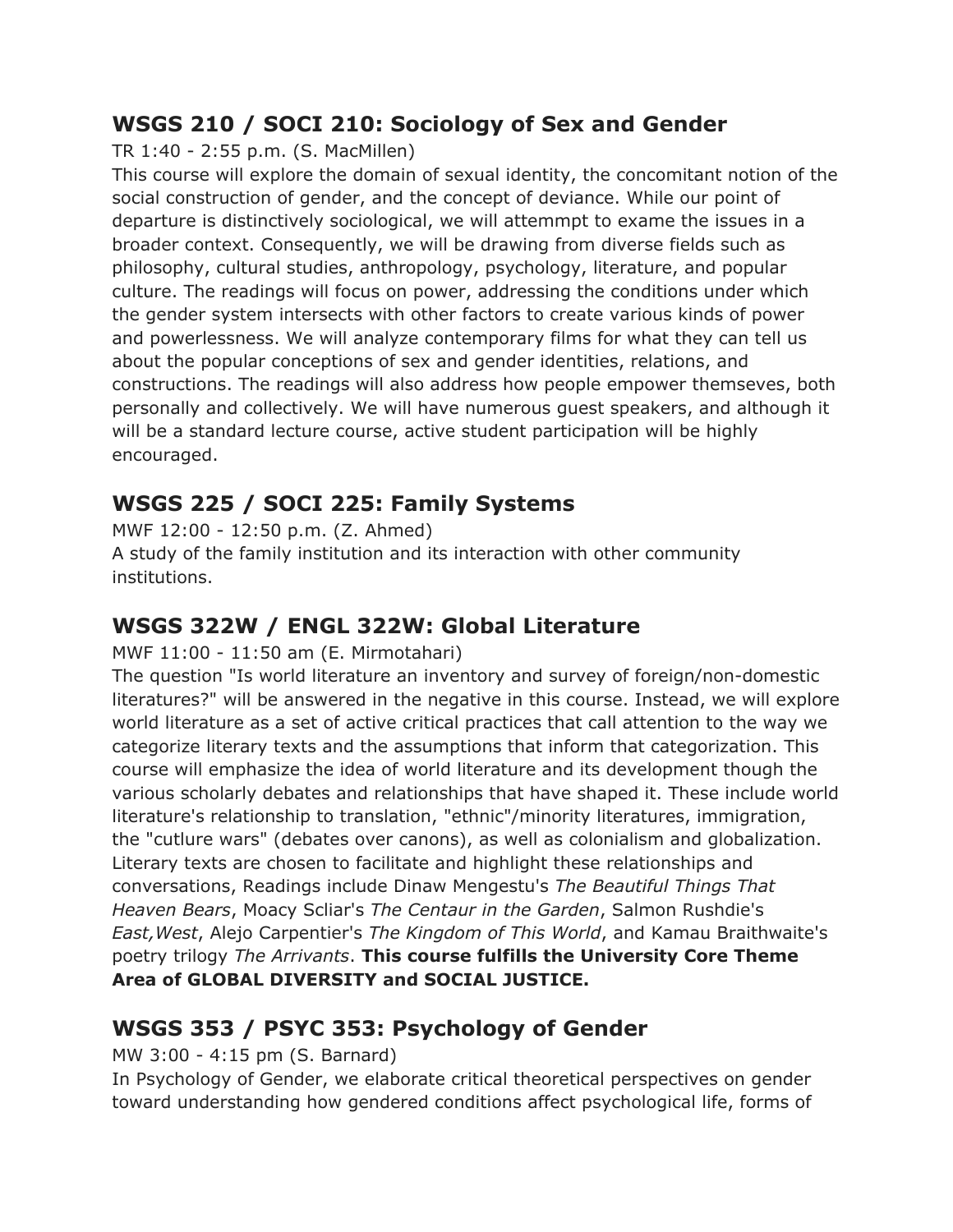embodiment and sociocultural experiences. We read psychological, philosophical, and literary texts, as well as screening and interpreting film and video. OUr focus includes understanding gender in contexts of contemporary popu culture, including music, films, news reporting, television and web culture. Goals for the course include deeply engaged conversation about the rich compolexities of our gendered world and increasingly nuanced development of our individual perspectives on what it means to be a gendered subjectivity.

### **WSGS 401W / HIST 401W: Medieval Europe**

R 6:00 - 8:40 p.m. (J. Parsons)

An exploration of the elements which, taken together, comprise the culture of the Middle Ages.

### **WSGS 421 / JMA 421: Sex, Myth, and Media**

TR 4:30 p.m. - 5:45 p.m. (M. Patterson)

This course will examine the role of mass media in reinforcing or challenging common cultural definitions of masculinity and femininity and power relationships between the sexes. In analyzing various mass media--including print, television, Internet publishing, electronic games, and film--we will apply gender theory and connect these artifacts to their historical moment. Students' own experiences, insights, questions, and ideas are a key part of this course. Throughout the term, we will consider not only what is in terms of gender roles, but also what might be.

# **WGS Graduate Courses Fall 2017**

# **WSGS 501 / HIST 501: Medieval Europe**

R 6:00 - 8:40 p.m. (J. Parsons)

An explorationn of the elements which, taken together, comprise the culture of the Middle Ages.

## **WSGS 521 / JMA 521: Sex Myth and Media**

#### TR 4:30 - 5:45 p.m. (M. Patterson)

This course will examine the role of mass media in reinforcing or challenging common cultural definitions of masculinity and femininity and power relationships between the sexes. In analyzing various mass media--including print, television, Internet publishing, electronic games, and film--we will apply gender theory and connect these artifacts to their historical moment. Students' own experiences, insights, questions, and ideas are a key part of this course. Throughout the term, we will consider not only what is in terms of gender roles, but also what might be.

# **WSGS 568 / ENGL 568: Feminist Theory**

MW 4:25 - 5:40 p.m. (M. Michael)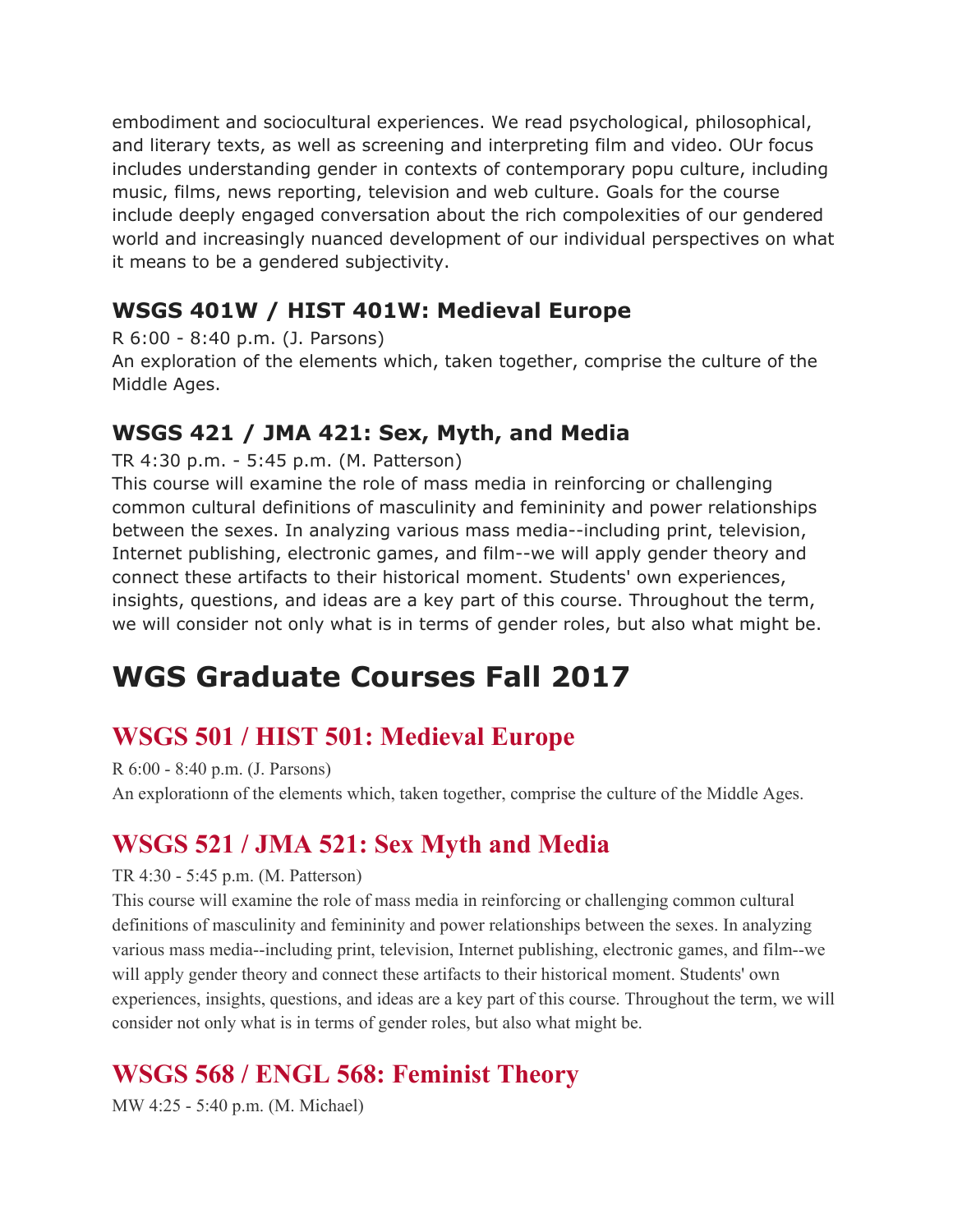This course will introduce students to feminist methodologies and offer students an opportunity to explore how these methodologies might be useful to the reading and analysis of literary texts and other cultural products. The course will begin with a brief historical survey of primarily Anglo-American feminist thought since the Enlightenment and trace various strains or traditions such as cultural, Marxist, Existential, Freudian, and radical feminisms. The early feminist texts will establish the historical and intellectual context within which second wave and then third wave feminist theory has been produced. Although this particular course will focus on Anglo-American feminist theory, some attention will be given to French feminist theory since it has had a great impact on all feminist theory, and attention to the recent surge of Postcolonial feminist theory will emphasize the complexity and plurality of feminist theorizing when placed in a more global perspective. Essays published during the last fifty years will be organized around major issues in contemporary feminism. Class meetings will be spent discussing critical/theoretical essays, seminar style, and will require active intellectual engagement and exchange among all participants. Students will be given the opportunity to write a final paper that is informed by feminist theories within the context of their particular field of interest.

# **WSGS 571 / ENGL 571: Contemporary American and British Poetry**

#### M 6:00 - 8:40 p.m. (L. Kinnahan)

This course will trace how poetry in America, Britain, Ireland, and Scotland insists upon exploring intersections of racial, gender, and class identity, especially within socio-cultural contexts of nation and concepts of national identity. How does race become formulated within post-colonial migrations that shape a Black British presence? How do poets write out and in response to the Civil Rights movement and America's history of slavery? How is "woman" rethought in the face of second-wave feminism and queer liberation? How do categories of gender undergo pressure from post-WWII social changes in Anglo-Americn locations? How do the dimensionsof class in Britain, America, or Ireland involve ideas of masculinity, especially in the face of diminshed production economies? How does poetry of the 1950s and beyond grapple with issues of sexuality and its intersections with class, race, and nation? We will read cluusters of poets whose cross-Atlantic dialogues (real or imagined) insist upon these questions and the cultural work that poetry does in grappling with them. Poets under consideration include: (Americans) Natasha Trethewey, Audre Lorde, Adrienne Rich, Mark Nowak, Frank O'Hara; (British) Carol Ann Duffy, Tony Harrison, Grace Nichols; (N. Irish) Ciarin Carson; (Irish) Eavan Boland; (Scottish) Jackie Kay; (Welsh) Gillian Clarke. The shaping impact of gender and ideas about gender will weave through the entire set of readings, while focusing on intersectionality of race, class, nation, and gender. Particular attention will be paid to how operations of language, structures of national authority (such as politics, history, education, and community), and intersections of the private and political constitute sites for examining these intersectionalities. In addition to readings of poetry and prose works by individual poets dealing directly with these issues, we will also draw upon a critical mass of feminist scholarship developed in the past 25 years in the